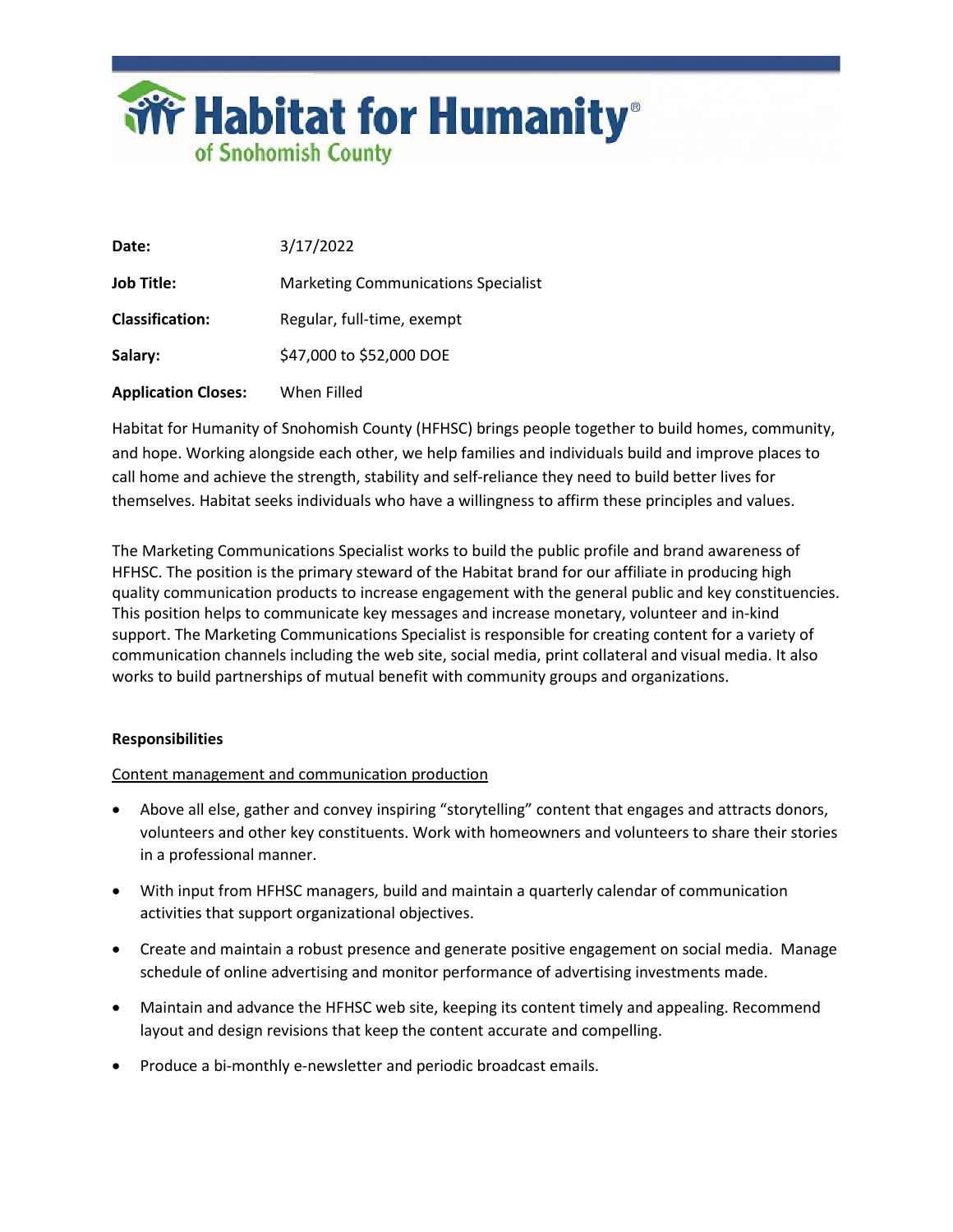

- Produce other print and digital materials as needed, including flyers, brochures, posters, postcards, other. Work with volunteer graphic designers as needed.
- Maintain Constant Contact lists, making sure new donors and constituents are added on a regular basis.
- Working with the Annual Giving Manager and Resource Development Director, plan and deploy a targeted communication plan that supports the annual Raise the Roof fundraiser, driving attendance and financial results.
- Write and distribute periodic press releases. Maintain current media list.
- Take photographs of HFHSC building projects, events and volunteer activities for use in all communication vehicles. Take periodic video footage of same.
- Adhere to brand guidelines set out by HFHI and advise managers and staff on the correct use of the Habitat brand.
- Working with the Annual Giving Manager, be responsible for the fulfillment of event and program sponsor benefits, accurately recognizing their support in applicable communication channels.
- Maintain a well-organized library of photography and other visual assets.
- Publicize partnerships and large donations from vendors, suppliers, foundations and corporations.

# Community Outreach

- Help extend HFHSC's reach into the community by building connections with key constituency audiences and organizations. These include business and civic/service groups, government entities, colleges, church associations and veteran groups.
- Build and maintain a toolkit of powerpoints and materials that can be used at presentations to community groups and elsewhere.
- Work with the Resource Development Committee and Executive Director to identify and build connections with groups and schedule speaking opportunities. Support volunteers and senior leadership in preparation for speaking engagements.
- Engage partner organizations in publicizing HFHSC events and initiatives
- Maintain community contact lists and work with others to maintain timely information on interactions with community groups in Little Green Light.